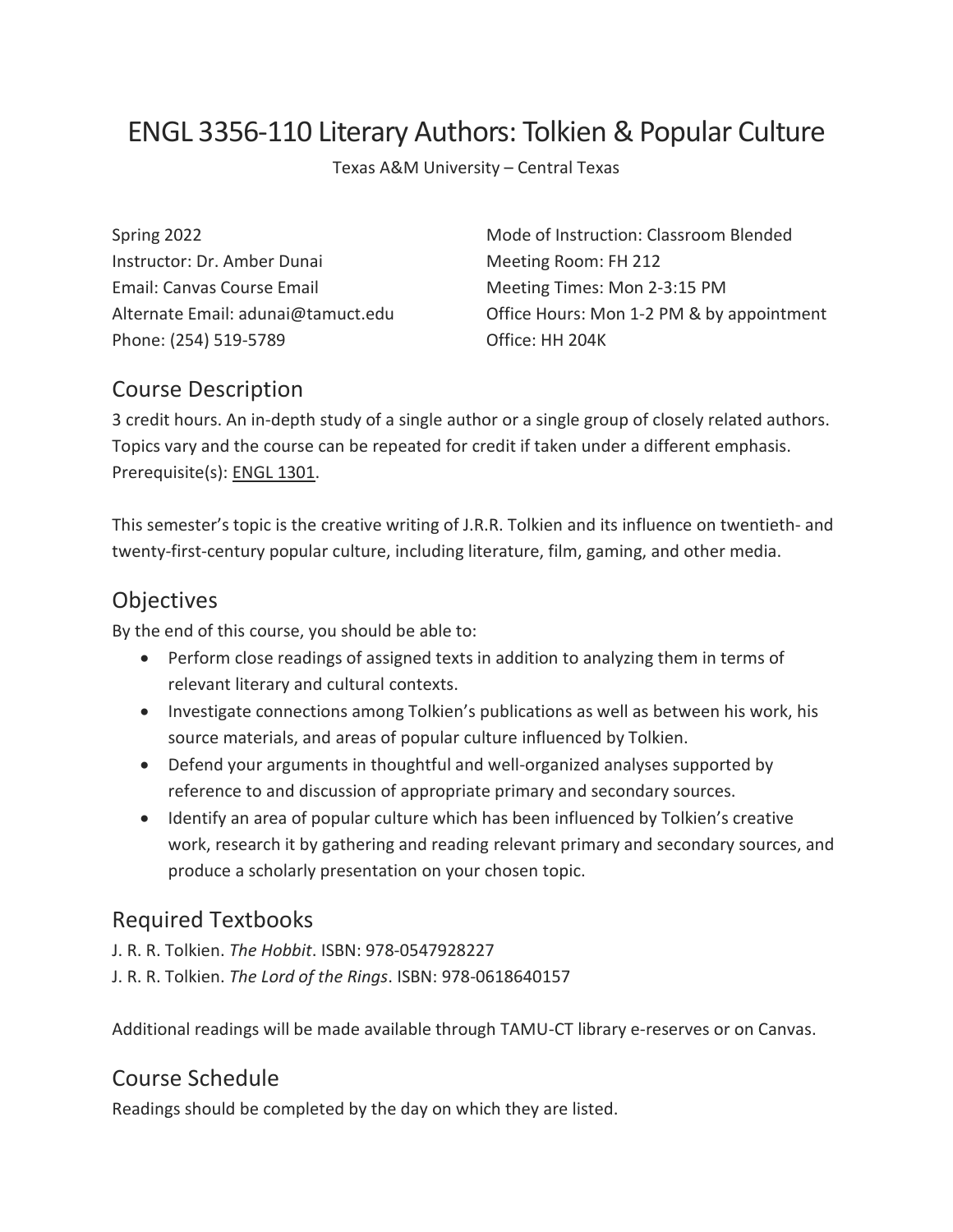*Abbreviation Key: Abbreviation Key: ER (Electronic Reserve); LotR (Lord of the Rings)*

| <b>WEEK1</b>      | 1/17: MLK Holiday: No Class Meeting                                              |
|-------------------|----------------------------------------------------------------------------------|
|                   | 1/21: Online Activity Due: Week 1 Discussion Forum                               |
| <b>WEEK 2</b>     | 1/24: Class Meeting. Reading Due: ER: "On-Fairy-Stories" excerpt, "Smith of      |
|                   | Wooton Major"                                                                    |
|                   | 1/28: Online Activity Due: Week 2 Discussion Forum                               |
| <b>WEEK3</b>      | 1/31: Class Meeting. Reading Due: Hobbit Ch. 1-10; Short Written Reflection 1    |
|                   | <b>Due</b>                                                                       |
|                   | 2/4: Online Activity Due: Week 3 Discussion Forum                                |
| <b>WEEK4</b>      | 2/7: Class Meeting. Reading Due: Hobbit Ch. 11-19; Short Written Reflection 2    |
|                   | <b>Due</b>                                                                       |
|                   | 2/11: Online Activity Due: Week 4 Discussion Forum                               |
| <b>WEEK 5</b>     | 2/14: Class Meeting. Reading Due: ER: Silmarillion Excerpt ("Ainulindalë"), LotR |
|                   | Book 1 Prologue, Ch. 1-3                                                         |
|                   | 2/18: Online Activity Due: Week 5 Discussion Forum                               |
| WEEK 6            | 2/21: Class Meeting. Reading Due: LotR Book 1 Ch. 4-10; Short Written            |
|                   | <b>Reflection 3 Due</b>                                                          |
|                   | 2/25: Online Activity Due: Week 6 Discussion Forum                               |
| WEEK <sub>7</sub> | 2/28: Class Meeting. Reading Due: LotR Book 1 Ch. 11-12, ER: Silmarillion        |
|                   | excerpt ("Of Beren and Lúthien"); LotR Book 2 Ch. 1-2                            |
|                   | 3/4: Online Activity Due: Work day: schedule an appointment to discuss Essay 1   |
|                   | progress as needed; Essay 1 Due                                                  |
| <b>WEEK 8</b>     | 3/7: Class Meeting. Reading Due: LotR Book 2 Ch. 3-10; Short Written             |
|                   | <b>Reflection 4 Due</b>                                                          |
|                   | 3/11: Online Activity Due: Week 8 Discussion Forum                               |

**Spring Break: 3/14 - 3/18**

| WEEK <sub>9</sub> | 3/21: Class Meeting. Reading Due: LotR Book 3 Ch. 1-7; Short Written        |
|-------------------|-----------------------------------------------------------------------------|
|                   | <b>Reflection 5 Due</b>                                                     |
|                   | 3/25: Online Activity Due: Week 9 Discussion Forum                          |
| <b>WEEK 10</b>    | 3/28: Class Meeting. Reading Due: LotR Book 3 Ch. 8-11, LotR Book 4 Ch. 1-3 |
|                   | 4/1: Online Activity Due: Week 10 Discussion Forum                          |
| <b>WEEK 11</b>    | 4/4: Class Meeting. Reading Due: LotR Book 4 Ch. 4-10; Short Written        |
|                   | <b>Reflection 6 Due</b>                                                     |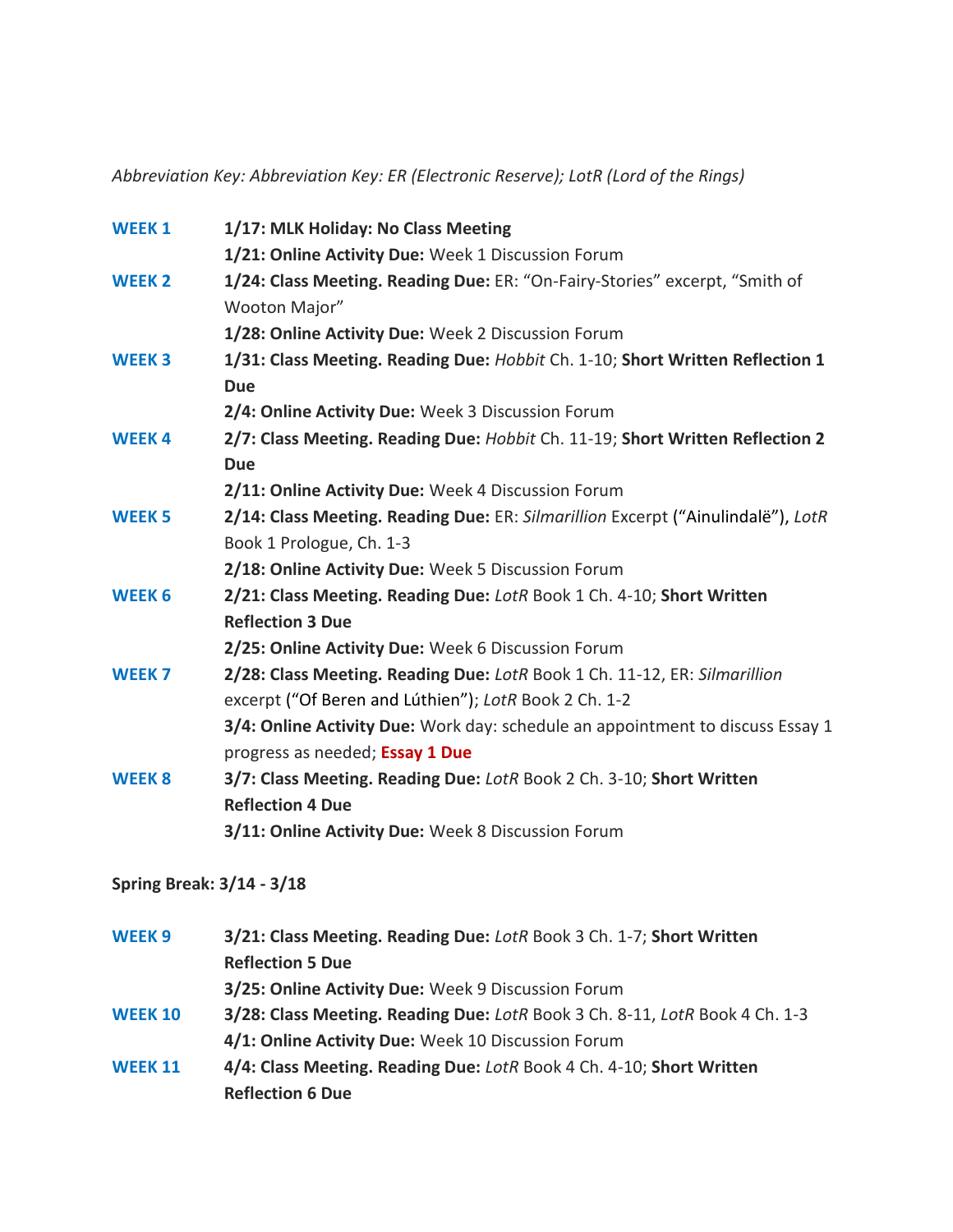|                | 4/8: Online Activity Due: Week 11 Discussion Forum                             |
|----------------|--------------------------------------------------------------------------------|
| <b>WEEK 12</b> | 4/11: Class Meeting. Reading Due: LotR Book 4 Ch. 8-10, LotR Book 5 Ch. 1-4    |
|                | 4/15: Online Activity Due: Week 12 Discussion Forum                            |
| <b>WEEK 13</b> | 4/18: Class Meeting. Reading Due: LotR Book 5 Ch. 5-10; Short Written          |
|                | <b>Reflection 7 Due</b>                                                        |
|                | 4/22: Online Activity Due: Week 13 Discussion Forum                            |
| <b>WEEK 14</b> | 4/25: Class Meeting. Reading Due: LotR Book 6 Ch. 1-6                          |
|                | 4/29: Online Activity Due: Week 14 Discussion Forum                            |
| <b>WEEK 15</b> | 5/2: Class Meeting. Reading Due: LotR Book 6 Ch. 7-9; Short Written Reflection |
|                | 8 Due                                                                          |
|                | 5/6: Online Activity Due: Work day: schedule an appointment to discuss Essay 2 |
|                | progress as needed; Essay 2 Due                                                |
| <b>WEEK 16</b> | 5/9: Class Meeting. Reading Due: ER: "Leaf by Niggle"                          |

### Grades

15% Participation 20% Short Written Reflections 25% Essay 1 25% Essay 2 15% Tolkien and Popular Culture Project

Grading scale: 90-100: A; 80-89: B; 70-79: C; 60-69: D; 0-59: F

All grades will be posted to Canvas's grade book, and students will be able to view their grades (along with instructor feedback) as they are returned. You can generally expect grades to be returned within one week of the assignment deadline.

### Major Assignment Due Dates

Essay 1: Friday, March 4 (11:59 PM) Essay 2: Friday, May 6 (11:59 PM) Tolkien & Pop Culture Project: Due by 11:59 PM on Friday of the selected presentation week.

## Participation

Participation is based on involvement in both classroom and online discussions and activities. This is a blended class, meaning that one half of the week's participation is based on the Monday face-to-face meeting, and the second half is based on an online activity due by the end of the week. You will receive a participation score (rated 0-10, with 10 representing excellent participation and 0 representing no participation) at the end of each week, and the average of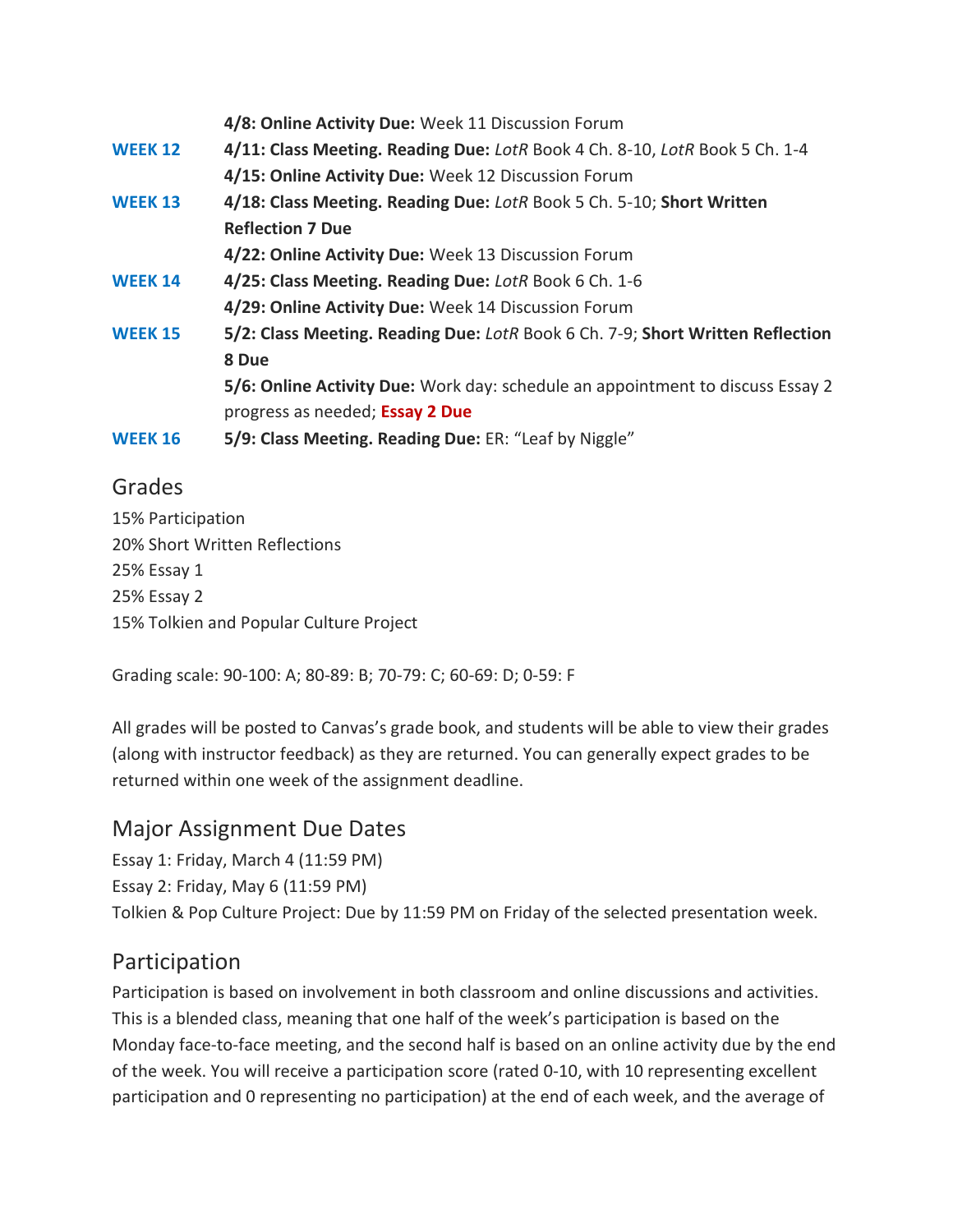weekly participation scores will determine the final participation score. See the Attendance Policy for information regarding the participation score and absences.

# Short Written Reflections

You will complete a total of eight short written reflections at least 400 words in length over the course of the semester. Reflections are due at 11:59 PM on the Monday of each week they are assigned. You will receive a prompt with more information regarding short written reflections during Week 1.

# Essays 1 & 2

Over the course of the semester, prompts for two analytical essays will be made available. The essays will be 4-6 pages in length. See the prompt for each essay for specific requirements regarding content and sources. You will receive a prompt for each essay during Week 1.

# Tolkien and Popular Culture Project

This project will involve researching and crafting an engaging, professional presentation on a specific area of popular culture influenced by the creative work of J.R.R. Tolkien. Presentations are to be recorded using Studio or another program and posted to the discussion board on Canvas. After having their topic approved during the early weeks of the semester, each student will select a deadline by which to post their presentation to the discussion board. You will receive a prompt with more information on the project during Week 1.

# Instructor Availability

You are welcome to contact me with questions or comments via email (but please send emails to me via the Canvas messaging system, unless the site is down). I endeavor to answer all emails within 24 hours of receiving them, not counting weekends and holidays. Office hour meetings are available by appointment via WebEx. You may request an appointment by email. I do ask that any appointment request be made *at least* 24 hours in advance of the desired meeting time to guarantee that I have time to review and respond to them. Do not assume that the meeting will take place unless I have responded to your request, confirmed the time, and sent you a WebEx invitation.

# Draft Review Policy

Students often ask me whether I'll look at drafts of writing assignments and give advice on how to improve them. The answer is yes; however, students who wish for me to review an entire draft must schedule an appointment in order to discuss the paper. I will not review drafts that are emailed to me with no explanation; over email, I will limit my commentary to specific items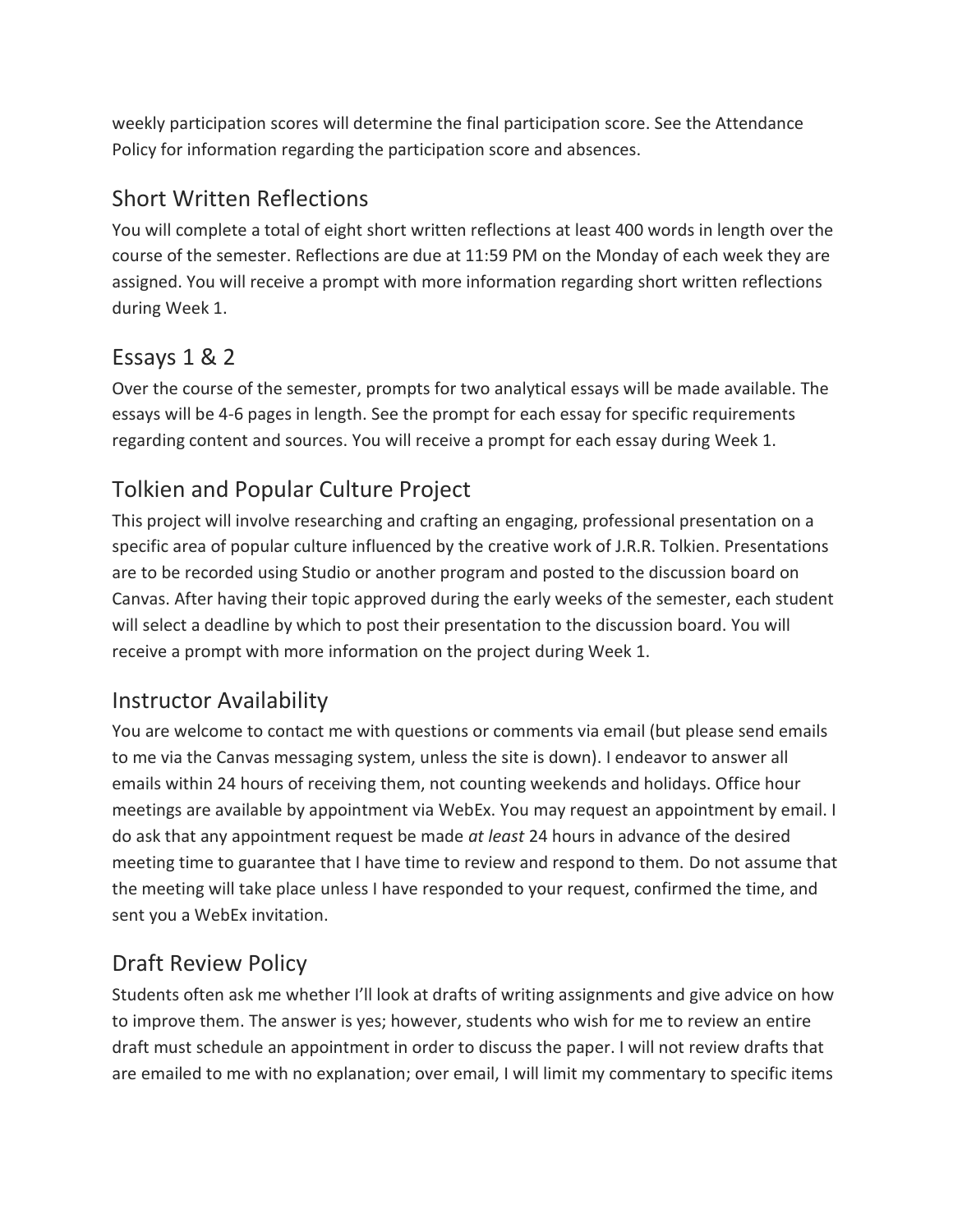that can be answered in a brief email response. Additionally, I will not predict the grade that a draft might receive either prior to or after revision.

# Course Etiquette

Students are to maintain a high level of collegiality and respect when interacting with one another and the instructor, whether in the classroom, over email, during a WebEx meeting, or on the discussion board. The same expectations for professional and respectful behavior apply online as in the face-to-face classroom. Disagreements are a normal and often productive aspect of academic discourse, and differences in viewpoint relevant to course content may be expressed and explored during discussion activities. However, participants engaged in discussion must remain respectful to all parties involved and focused on topics relevant to the activity at hand.

# Late Submission Policy

Generally, I do not accept late/make-up work for assignments unless the student has missed the deadline due to an excused reason. However, I will consider granting extensions *before the deadline has passed* if students are facing challenges which merit one. Whenever possible, students should notify me **before** the assignment deadline if they believe they cannot meet it. At that time, I will determine whether an extension is appropriate and, if so, set a new deadline.

After a new deadline for the assignment is established, you must abide by this deadline or else receive a zero on the assignment. In all situations involving missed and/or extended deadlines, it is the student's responsibility to contact the instructor if any issues arise. If I do not hear from you and do not have your submission after a deadline passes, I will assume that you do not intend to turn in the assignment and will put a zero in the gradebook.

Additionally, extensions must be requested in a timely manner. If a student has not requested an extension within two calendar days (48 hours) of the deadline, the grade will remain zero unless the student can provide a reasonable explanation regarding why it was not possible to contact me sooner.

# Attendance Policy

This is a discussion-based course, and for this reason participation is of utmost importance. For a blended class like this one, the participation score is based on engagement in both classroom and online activities. You may miss up to two opportunities to participate (where an opportunity to participate includes both weekly class meetings and weekly online activities) without an excused reason before your participation score will be affected. Any unexcused absences beyond these two will result in a zero-participation score for the missed activity (in-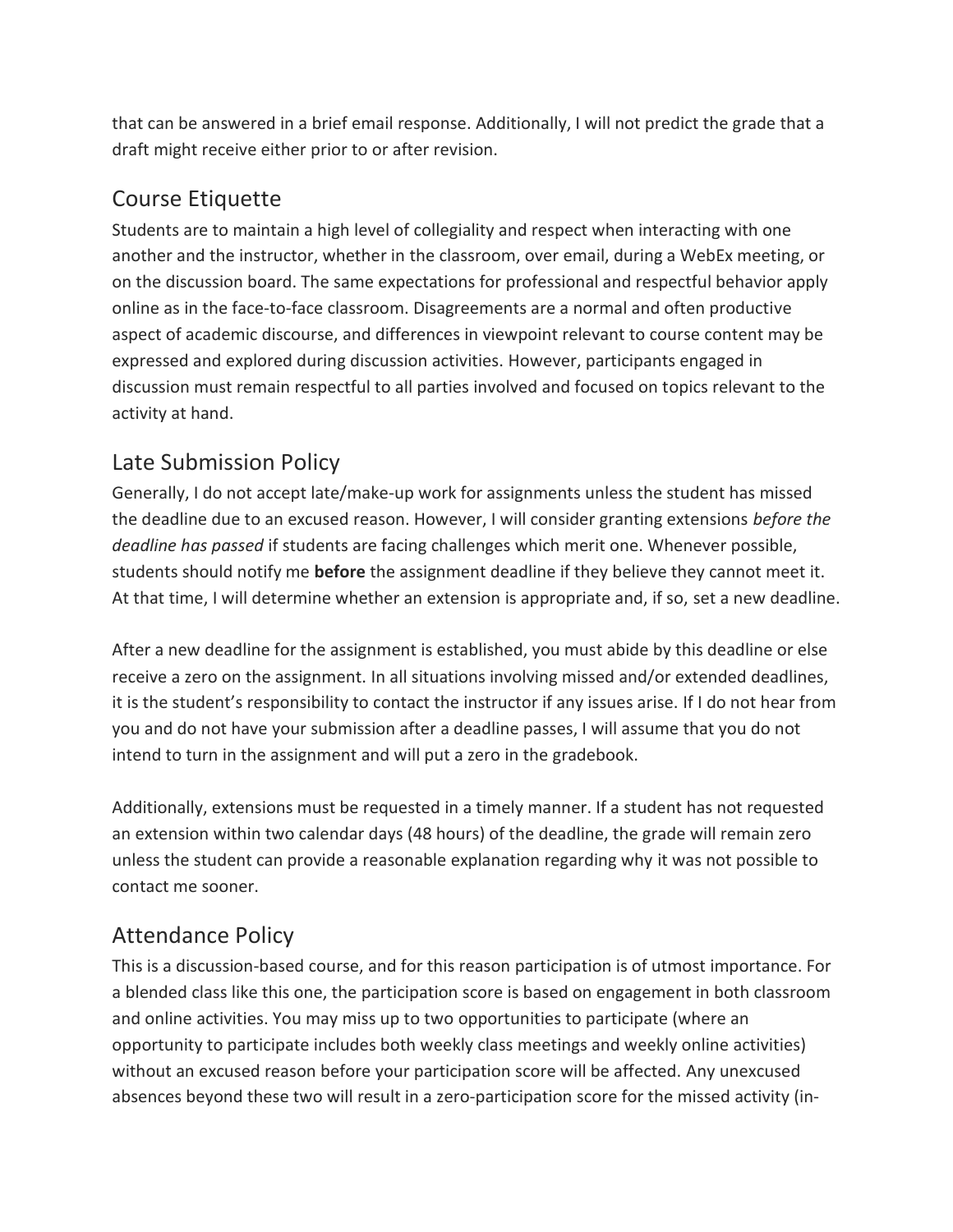person or online), which will be factored into the participation score at the end of the week. See the Participation section above for more details.

If you know ahead of time that it will be impossible for you to attend an in-person meeting or that you cannot complete an online activity by the deadline, please email me as soon as you can and let me know. In such cases, I am willing to consider either excusing an absence (for example, if illness prevented attendance of a classroom meeting: this would clearly be an excused absence) or extending the deadline for an online activity. I do ask that, if you think that an absence/missed deadline is unavoidable for reasons you believe merit special consideration, you reach out to me within 48 hours of the missed class/activity.

### Program Assessment Statement

To ensure the learning outcomes are met in the English Department, there is a program-wide artifact collection process. To that end, some of the projects you complete this semester may be used for programmatic assessment. Please note that all efforts will be made to keep your identity anonymous; as such, all identifying markers will be removed from your work if used for programmatic assessment. If you have any questions or concerns, please contact Dr. Dunai.

#### Important University Dates

For important university dates, see [https://www.tamuct.edu/registrar/academic-calendar.html.](https://www.tamuct.edu/registrar/academic-calendar.html)

## Drop Policy

If you discover that you need to drop this class, you must complete the [Drop Request](https://dynamicforms.ngwebsolutions.com/casAuthentication.ashx?InstID=eaed95b9-f2be-45f3-a37d-46928168bc10&targetUrl=https%3A%2F%2Fdynamicforms.ngwebsolutions.com%2FSubmit%2FForm%2FStart%2F53b8369e-0502-4f36-be43-f02a4202f612) Dynamic Form through Warrior Web.

[https://dynamicforms.ngwebsolutions.com/casAuthentication.ashx?InstID=eaed95b9-f2be-45f3-a37d-

46928168bc10&targetUrl=https%3A%2F%2Fdynamicforms.ngwebsolutions.com%2FSubmit%2F Form%2FStart%2F53b8369e-0502-4f36-be43-f02a4202f612].

Faculty cannot drop students; this is always the responsibility of the student. The Registrar's Office will provide a deadline on the Academic Calendar for which the form must be completed. Once you submit the completed form to the Registrar's Office, you must go into Warrior Web and confirm that you are no longer enrolled. If you still show as enrolled, FOLLOW-UP with the Registrar's Office immediately. You are to attend class until the procedure is complete to avoid penalty for absence. Should you miss the drop deadline or fail to follow the procedure, you will receive an F in the course, which may affect your financial aid and/or VA educational benefits.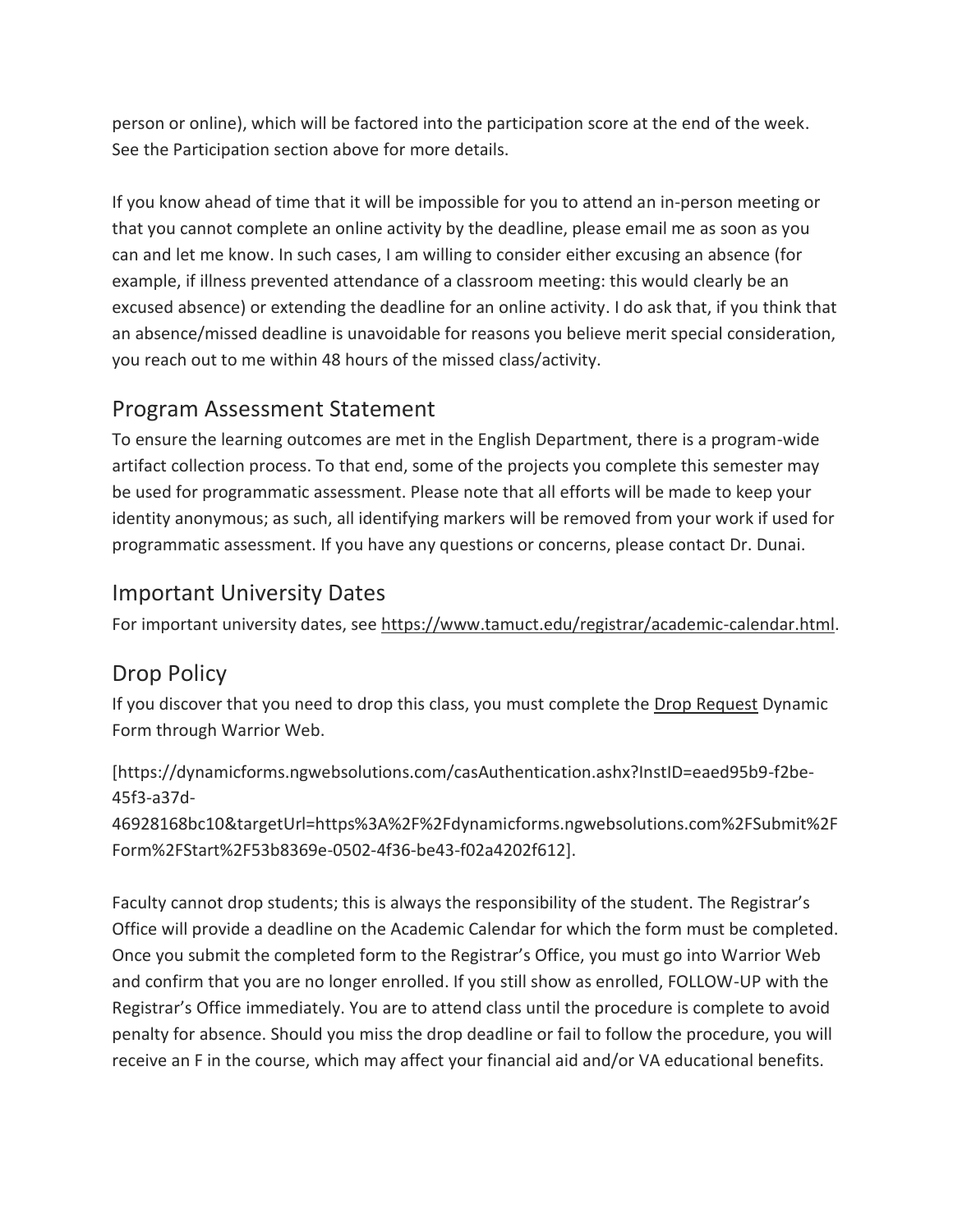#### Incompletes

Incompletes are only assigned due to unexpected emergency situations which occur after the final drop date (for example, an emergency medical situation experienced by the student). If you simply find yourself overwhelmed by the semester's demands, you do not qualify for an incomplete. If you experience an emergency which you believe will prevent you from completing the semester's work before the final drop date, you are expected to drop. If you experience an unexpected emergency situation *after* the final drop date which you believe will prevent you from completing the semester's work, please contact me as soon as possible so that we can discuss whether you qualify for an incomplete.

### Technology Statement

#### **Technology Requirements**

All work submitted this semester must be in Microsoft Word or PDF format, and you must be able to open Microsoft Word and PDF files on your computer in order to access important course documents.

In order to attend WebEx office hours appointment with the instructor, you will require a device with both speakers and a microphone (you can also join a WebEx meeting via telephone). Camera use during WebEx meetings is encouraged but optional.

This course will use the A&M-Central Texas Instructure Canvas learning management system. We strongly recommend the latest versions of Chrome or Firefox browsers. Canvas no longer supports any version of Internet Explorer.

Logon to A&M-Central Texas Canvas [https://tamuct.instructure.com/] or access Canvas through the TAMUCT Online link in myCT [https://tamuct.onecampus.com/]. You will log in through our Microsoft portal.

Username: Your MyCT email address. Password: Your MyCT password

#### **Canvas Support**

Use the Canvas Help link, located at the bottom of the left-hand menu, for issues with Canvas. You can select "Chat with Canvas Support," submit a support request through "Report a Problem," or call the Canvas support line: 1-844-757-0953.

For issues related to course content and requirements, contact your instructor.

#### **Online Proctored Testing**

A&M-Central Texas uses Proctorio for online identity verification and proctored testing. This service is provided at no direct cost to students. If the course requires identity verification or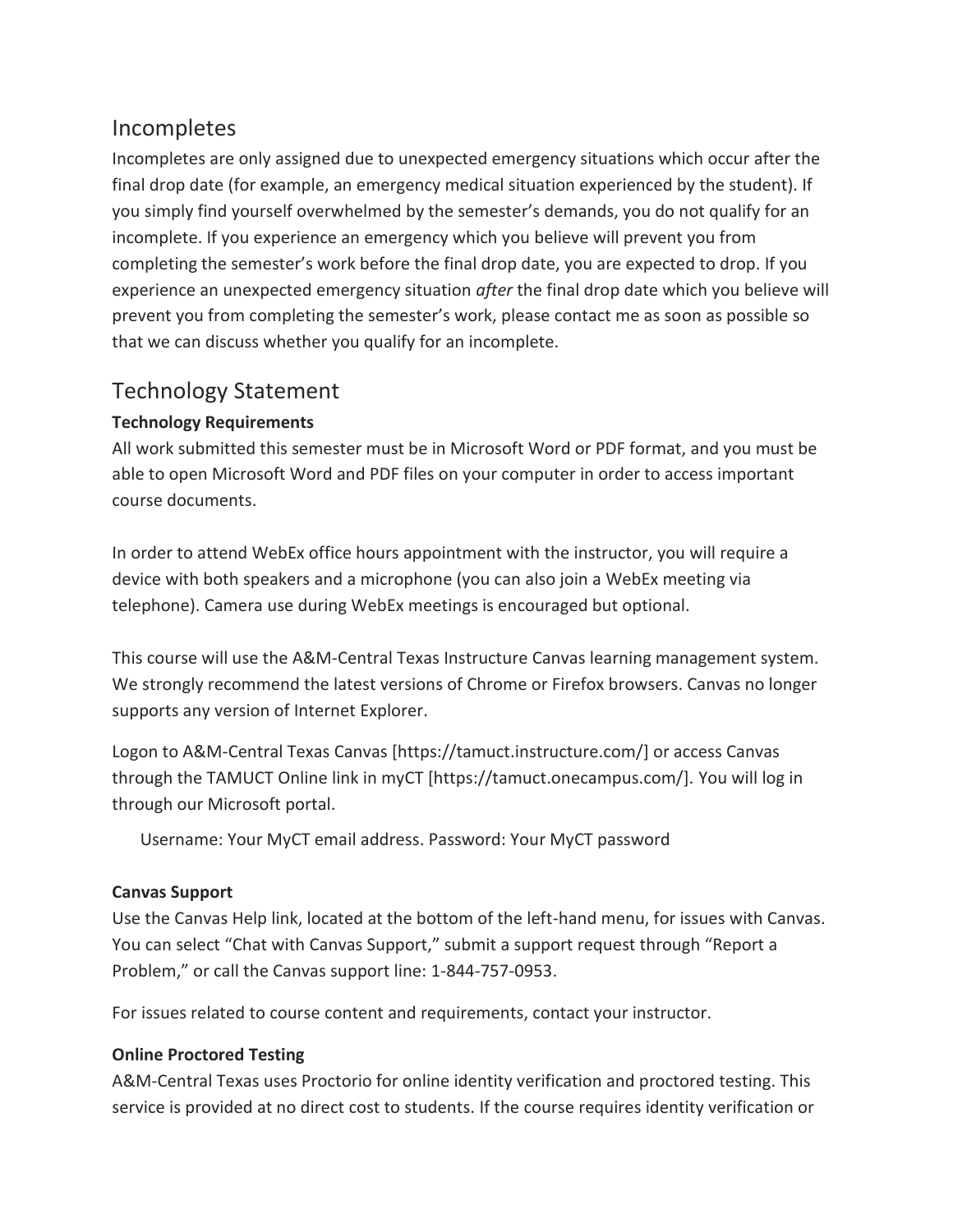proctored testing, the technology requirements are: Any computer meeting the minimum computing requirements, plus web camera, speaker, and microphone (or headset). Proctorio also requires the Chrome web browser with their custom plug in.

#### **Other Technology Support**

For log-in problems, students should contact Help Desk Central

24 hours a day, 7 days a week

Email: [helpdesk@tamu.edu](mailto:helpdesk@tamu.edu) Phone: (254) 519-5466 [Web Chat:](http://hdc.tamu.edu/) [http://hdc.tamu.edu] *Please let the support technician know you are an A&M-Central Texas student.*

# Academic Integrity

Texas A&M University -Central Texas values the integrity of the academic enterprise and strives for the highest standards of academic conduct. A&M-Central Texas expects its students, faculty, and staff to support the adherence to high standards of personal and scholarly conduct to preserve the honor and integrity of the creative community. Academic integrity is defined as a commitment to honesty, trust, fairness, respect, and responsibility. Any deviation by students from this expectation may result in a failing grade for the assignment and potentially a failing grade for the course. Academic misconduct is any act that improperly affects a true and honest evaluation of a student's academic performance and includes, but is not limited to, cheating on an examination or other academic work, plagiarism and improper citation of sources, using another student's work, collusion, and the abuse of resource materials. All academic misconduct concerns will be reported to the university's Office of Student Conduct. Ignorance of the university's standards and expectations is never an excuse to act with a lack of integrity. When in doubt on collaboration, citation, or any issue, please contact your instructor before taking a course of action.

For more [information regarding the Student Conduct process,](https://www.tamuct.edu/student-affairs/student-conduct.html)

[https://www.tamuct.edu/student-affairs/student-conduct.html]. If you know of potential honor violations by other students, you may [submit a report,](https://cm.maxient.com/reportingform.php?TAMUCentralTexas&layout_id=0) [https://cm.maxient.com/reportingform.php?TAMUCentralTexas&layout\_id=0].

#### **Instructor's Note on Plagiarism and Academic Integrity:**

Plagiarism is the act of presenting another person's work as if it were your own or failing to acknowledge your sources. This might be done by quoting a source without indicating that you are quoting (if you neglect to include quotation marks and/or a citation); paraphrasing or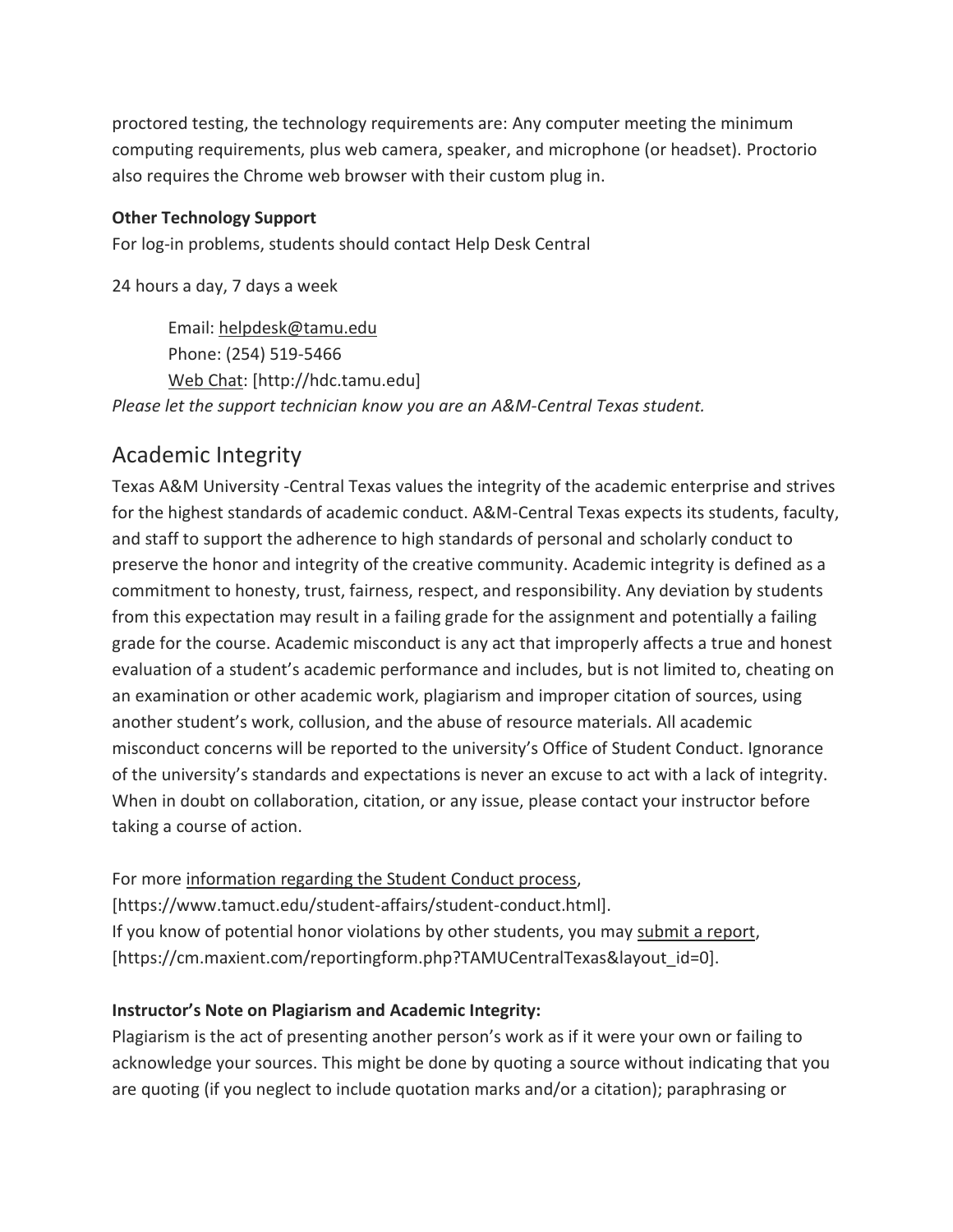summarizing without acknowledging your source; and/or taking part or all of another text and presenting it as your own. Self-plagiarism (also known as "recycling" an assignment) means submitting part or all of an assignment that you previously submitted for credit in a course; this is also not permitted. You are responsible for understanding how to use sources correctly and ethically. You are also responsible for understanding how to cite a source which you have quoted, paraphrased, or summarized. This course uses the 9<sup>th</sup> edition of MLA for formatting and citations. You can access the guidelines online at the [Purdue Online Writing Lab \(OWL\)](https://owl.purdue.edu/owl/research_and_citation/mla_style/mla_formatting_and_style_guide/mla_formatting_and_style_guide.html)  [website:](https://owl.purdue.edu/owl/research_and_citation/mla_style/mla_formatting_and_style_guide/mla_formatting_and_style_guide.html)

[https://owl.purdue.edu/owl/research\_and\_citation/mla\_style/mla\_formatting\_and\_style\_gui de/mla formatting and style guide.html].

If you have questions about using and citing sources, please ask. I am always happy to explain how to cite sources correctly and to provide any clarification needed regarding questions of academic integrity. Be aware that any assignment that fails to attribute sources properly, was written in part or in whole by someone other than the student who submitted it, and/or was previously submitted for credit to another course will receive a grade of zero and will be reported to the Office of Student Conduct. Likewise, any other violations of academic integrity (such as collaborating on an assignment when the instructions are to work individually) will result in a grade of zero on the assignment in question and a report to the Office of Student Conduct. All major writing assignments will be checked for originality through a plagiarismdetecting service when they are uploaded to the assignment link.

### Academic Accommodations

At Texas A&M University-Central Texas, we value an inclusive learning environment where every student has an equal chance to succeed and has the right to a barrier-free education. The Warrior Center for Student Success, Equity and Inclusion is responsible for ensuring that students with a disability receive equal access to the university's programs, services and activities. If you believe you have a disability requiring reasonable accommodations, please contact the Office of Access and Inclusion, WH-212; or call (254) 501-5836. Any information you provide is private and confidential and will be treated as such.

For more information, please visit our [Access & Inclusion](https://tamuct.instructure.com/courses/717) Canvas page (log-in required) [https://tamuct.instructure.com/courses/717]

#### **Important information for Pregnant and/or Parenting Students**

Texas A&M University-Central Texas supports students who are pregnant and/or parenting. In accordance with requirements of Title IX and related guidance from US Department of Education's Office of Civil Rights, the Dean of Student Affairs' Office can assist students who are pregnant and/or parenting in seeking accommodations related to pregnancy and/or parenting.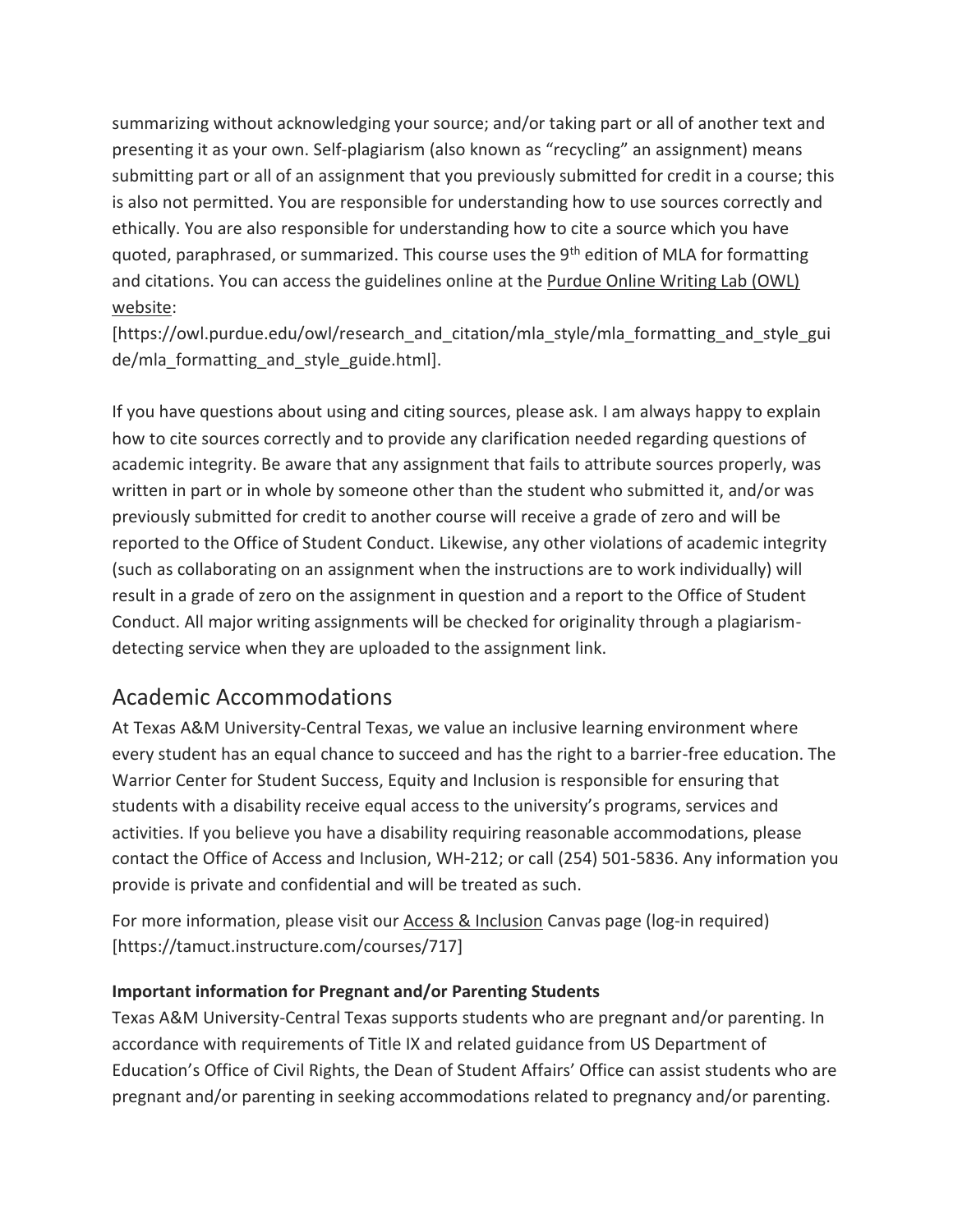Students should seek out assistance as early in the pregnancy as possible. For more information, please visit [Student Affairs](https://www.tamuct.edu/student-affairs/pregnant-and-parenting-students.html) [https://www.tamuct.edu/student-affairs/pregnantand-parenting-students.html]. Students may also contact the institution's Title IX Coordinator. If you would like to read more about these [requirements and guidelines](http://www2.ed.gov/about/offices/list/ocr/docs/pregnancy.pdf) online, please visit the website [http://www2.ed.gov/about/offices/list/ocr/docs/pregnancy.pdf].

Title IX of the Education Amendments Act of 1972 prohibits discrimination on the basis of sex and gender–including pregnancy, parenting, and all related conditions. A&M-Central Texas is able to provide flexible and individualized reasonable accommodation to pregnant and parenting students. All pregnant and parenting students should contact the Associate Dean in the Division of Student Affairs at (254) 501-5909 to seek out assistance. Students may also contact the University's Title IX Coordinator.

#### The University Writing Center

Located in Warrior Hall 416, the University Writing Center (UWC) at Texas A&M University– Central Texas (A&M–Central Texas) is a free service open to all A&M–Central Texas students. For the Spring 2022 semester, the hours of operation are from 10:00 a.m.-5:00 p.m. Monday thru Thursday in Warrior Hall 416 (with online tutoring available every hour as well) with satellite hours available online only Monday thru Thursday from 6:00-9:00 p.m. and Saturday 12:00-3:00 p.m.

Tutors are prepared to help writers of all levels and abilities at any stage of the writing process. While tutors will not write, edit, or grade papers, they will assist students in developing more effective composing practices. By providing a practice audience for students' ideas and writing, our tutors highlight the ways in which they read and interpret students' texts, offering guidance and support throughout the various stages of the writing process. In addition, students may work independently in the UWC by checking out a laptop that runs the Microsoft Office suite and connects to WIFI, or by consulting our resources on writing, including all of the relevant style guides. Whether you need help brainstorming ideas, organizing an essay, proofreading, understanding proper citation practices, or just want a quiet place to work, the UWC is here to help!

Students may arrange a one-to-one session with a trained and experienced writing tutor by making an appointment via WCOnline at https://tamuct.mywconline.com/. In addition, you can email Dr. Bruce Bowles Jr. at bruce.bowles@tamuct.edu if you have any questions about the UWC, need any assistance with scheduling, or would like to schedule a recurring appointment with your favorite tutor by making an appointment via WCOnline at https://tamuct.mywconline.com/. In addition, you can email Dr. Bruce Bowles Jr. at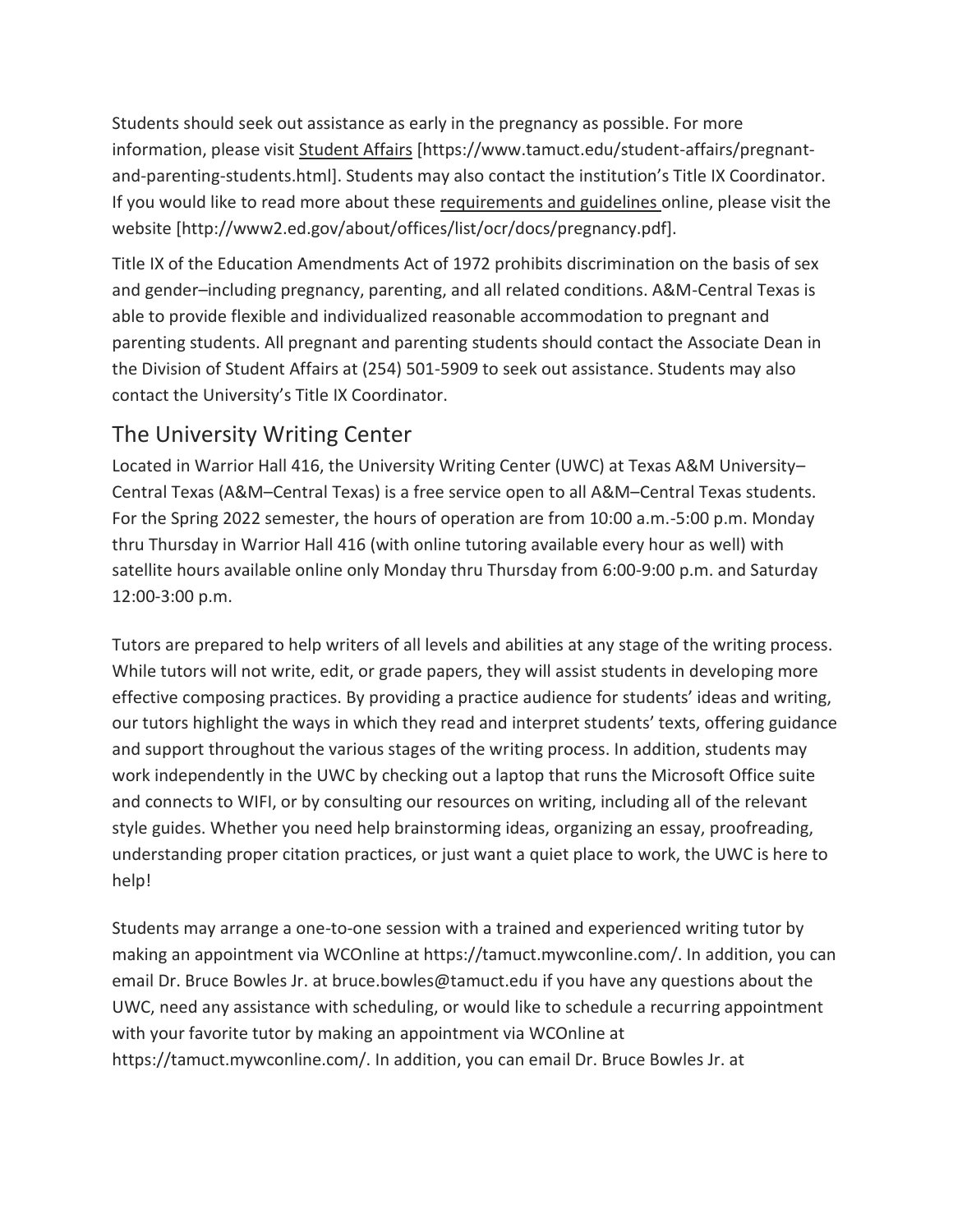bruce.bowles@tamuct.edu if you have any questions about the UWC, need any assistance with scheduling, or would like to schedule a recurring appointment with your favorite tutor.

## Tutoring

Tutoring is available to all A&M-Central Texas students, both virtually and in-person. Student success coaching is available online upon request.

If you have a question, are interested in becoming a tutor, or in need of success coaching contact the Warrior Center for Student Success, Equity and Inclusion at (254) 501-5836, visit the Warrior Center at 212 Warrior Hall, or by emailing [WarriorCenter@tamuct.edu.](mailto:WarriorCenter@tamuct.edu)

To schedule tutoring sessions and view tutor availability, please visit Tutor [Matching](https://nam04.safelinks.protection.outlook.com/?url=http%3A%2F%2Fwww.tutormatchingservices.com%2FTAMUCT&data=04%7C01%7Clisa.bunkowski%40tamuct.edu%7C886784139069461670c308d9aa01f55e%7C9eed4e3000f744849ff193ad8005acec%7C0%7C0%7C637727747643427346%7CUnknown%7CTWFpbGZsb3d8eyJWIjoiMC4wLjAwMDAiLCJQIjoiV2luMzIiLCJBTiI6Ik1haWwiLCJXVCI6Mn0%3D%7C3000&sdata=D%2F8HN2bUT1lLPfs5qSqKYlwh8a7pZVy7isM2gppluQE%3D&reserved=0) [Services](https://nam04.safelinks.protection.outlook.com/?url=http%3A%2F%2Fwww.tutormatchingservices.com%2FTAMUCT&data=04%7C01%7Clisa.bunkowski%40tamuct.edu%7C886784139069461670c308d9aa01f55e%7C9eed4e3000f744849ff193ad8005acec%7C0%7C0%7C637727747643427346%7CUnknown%7CTWFpbGZsb3d8eyJWIjoiMC4wLjAwMDAiLCJQIjoiV2luMzIiLCJBTiI6Ik1haWwiLCJXVCI6Mn0%3D%7C3000&sdata=D%2F8HN2bUT1lLPfs5qSqKYlwh8a7pZVy7isM2gppluQE%3D&reserved=0) [https://tutormatchingservice.com/TAMUCT] or visit the Tutoring Center in 111 Warrior Hall.

Chat live with a remote tutor 24/7 for almost any subject from on your computer! Tutor.com is an online tutoring platform that enables A&M-Central Texas students to log in and receive online tutoring support at no additional cost. This tool provides tutoring in over 40 subject areas except writing support. Access Tutor.com through Canvas.

# University Library

The University Library provides many services in support of research across campus and at a distance. We offer over 200 electronic databases containing approximately 400,000 eBooks and 82,000 journals, in addition to the 96,000 items in our print collection, which can be mailed to students who live more than 50 miles from campus. Research guides for each subject taught at A&M-Central Texas are available through our website to help students navigate these resources. On campus, the library offers technology including cameras, laptops, microphones, webcams, and digital sound recorders.

Research assistance from a librarian is also available 24 hours a day through our online chat service, and at the reference desk when the library is open. Research sessions can be scheduled for more comprehensive assistance, and may take place virtually through WebEx, Microsoft Teams or in-person at the library. Schedule an [appointment](https://nam04.safelinks.protection.outlook.com/?url=https%3A%2F%2Ftamuct.libcal.com%2Fappointments%2F%3Fg%3D6956&data=04%7C01%7Clisa.bunkowski%40tamuct.edu%7Cde2c07d9f5804f09518008d9ab7ba6ff%7C9eed4e3000f744849ff193ad8005acec%7C0%7C0%7C637729369835011558%7CUnknown%7CTWFpbGZsb3d8eyJWIjoiMC4wLjAwMDAiLCJQIjoiV2luMzIiLCJBTiI6Ik1haWwiLCJXVCI6Mn0%3D%7C3000&sdata=KhtjgRSAw9aq%2FoBsB6wyu8b7PSuGN5EGPypzr3Ty2No%3D&reserved=0)

[here](https://nam04.safelinks.protection.outlook.com/?url=https%3A%2F%2Ftamuct.libcal.com%2Fappointments%2F%3Fg%3D6956&data=04%7C01%7Clisa.bunkowski%40tamuct.edu%7Cde2c07d9f5804f09518008d9ab7ba6ff%7C9eed4e3000f744849ff193ad8005acec%7C0%7C0%7C637729369835011558%7CUnknown%7CTWFpbGZsb3d8eyJWIjoiMC4wLjAwMDAiLCJQIjoiV2luMzIiLCJBTiI6Ik1haWwiLCJXVCI6Mn0%3D%7C3000&sdata=KhtjgRSAw9aq%2FoBsB6wyu8b7PSuGN5EGPypzr3Ty2No%3D&reserved=0) [https://tamuct.libcal.com/appointments/?g=6956]. Assistance may cover many topics, including how to find articles in peer-reviewed journals, how to cite resources, and how to piece together research for written assignments.

Our 27,000-square-foot facility on the A&M-Central Texas main campus includes student lounges, private study rooms, group work spaces, computer labs, family areas suitable for all ages, and many other features. Services such as interlibrary loan, TexShare, binding, and laminating are available. The library frequently offers workshops, tours, readings, and other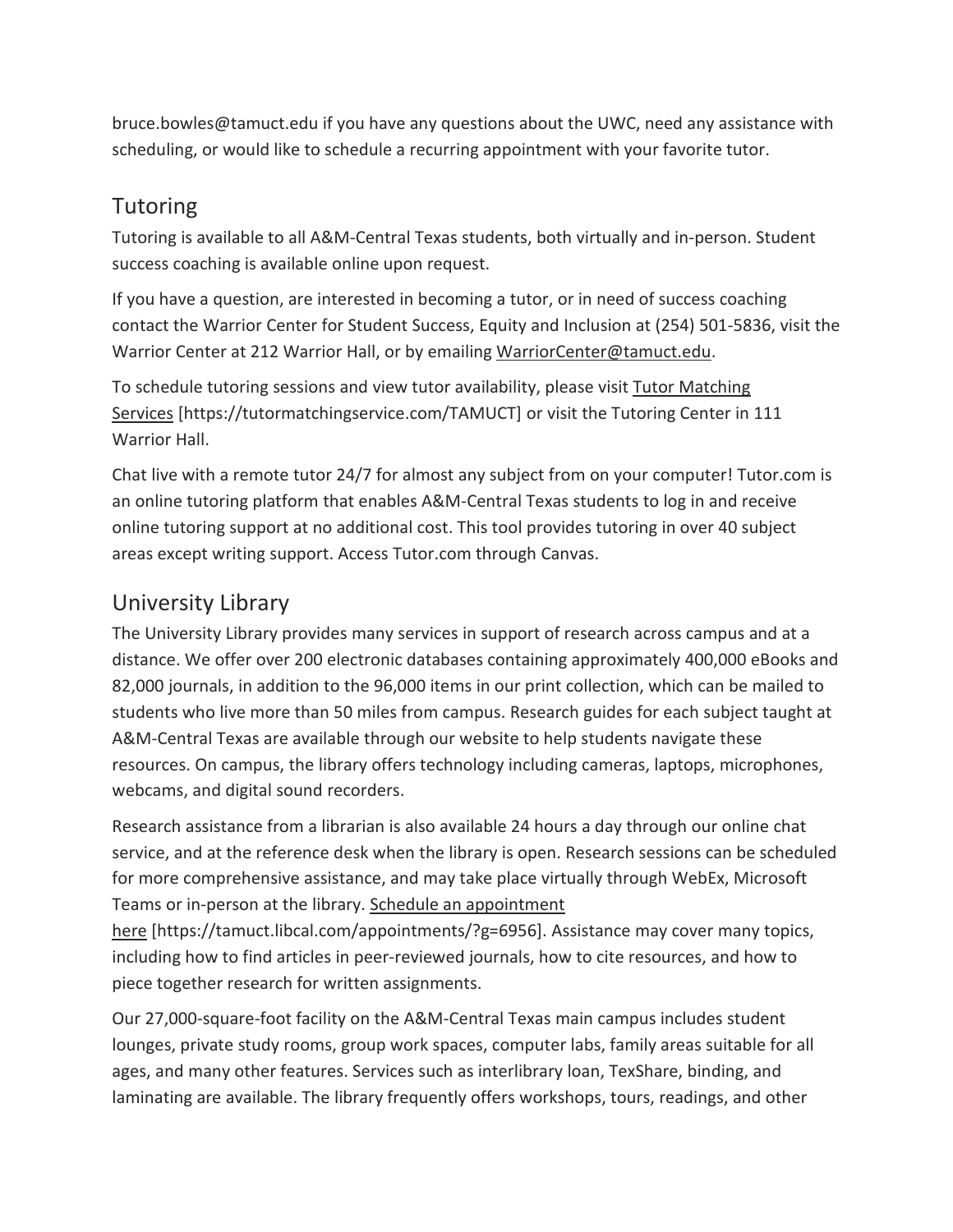events. For more information, please visit our Library [website](https://nam04.safelinks.protection.outlook.com/?url=https%3A%2F%2Ftamuct.libguides.com%2Findex&data=04%7C01%7Clisa.bunkowski%40tamuct.edu%7C7d8489e8839a4915335f08d916f067f2%7C9eed4e3000f744849ff193ad8005acec%7C0%7C0%7C637566044056484222%7CUnknown%7CTWFpbGZsb3d8eyJWIjoiMC4wLjAwMDAiLCJQIjoiV2luMzIiLCJBTiI6Ik1haWwiLCJXVCI6Mn0%3D%7C1000&sdata=2R755V6rcIyedGrd4Os5rkgn1PvhHKU3kUV1vBKiHFo%3D&reserved=0) [http://tamuct.libguides.com/index].

### A Note About Sexual Violence at A&M-Central Texas

Sexual violence is a serious safety, social justice, and public health issue. The university offers support for anyone struggling with these issues. University faculty are mandated reporters, so if someone discloses that they were sexually assaulted (or a victim of Domestic/Dating Violence or Stalking) while a student at TAMUCT, faculty members are required to inform the Title IX Office. If you want to discuss any of these issues confidentially, you can do so through Student Counseling (254-501-5955) located on the second floor of Warrior Hall (207L).

Sexual violence can occur on our campus because predators often feel emboldened, and victims often feel silenced or shamed. It is incumbent on ALL of us to find ways to actively create environments that tell predators we don't agree with their behaviors and tell survivors we will support them. Your actions matter. Don't be a bystander; be an agent of change. For additional information on campus policy and resources visit the [Title IX webpage](https://www.tamuct.edu/compliance/titleix.html) [\[https://www.tamuct.edu/compliance/titleix.html\]](https://www.tamuct.edu/compliance/titleix.html).

### Behavioral Intervention

Texas A&M University-Central Texas cares about the safety, health, and well-being of its students, faculty, staff, and community. If you are aware of individuals for whom you have a concern, please make a referral to the Behavioral Intervention Team. Referring your concern shows you care. You can complete the referral online

[https://cm.maxient.com/reportingform.php?TAMUCentralTexas&layout\_id=2]. Anonymous referrals are accepted. Please see the Behavioral Intervention Team website for more information [https://www.tamuct.edu/bit]. If a person's behavior poses an imminent threat to you or another, contact 911 or A&M-Central Texas University Police at 254-501-5805.

### Safezone

#### **Emergency Warning System for Texas A&M University-Central Texas**

**SAFEZONE.** SafeZone provides a public safety application that gives you the ability to call for help with the push of a button. It also provides Texas A&M University-Central Texas the ability to communicate emergency information quickly via push notifications, email, and text messages. All students automatically receive email and text messages via their myCT accounts.

Downloading SafeZone allows access to push notifications and enables you to connect directly for help through the app.